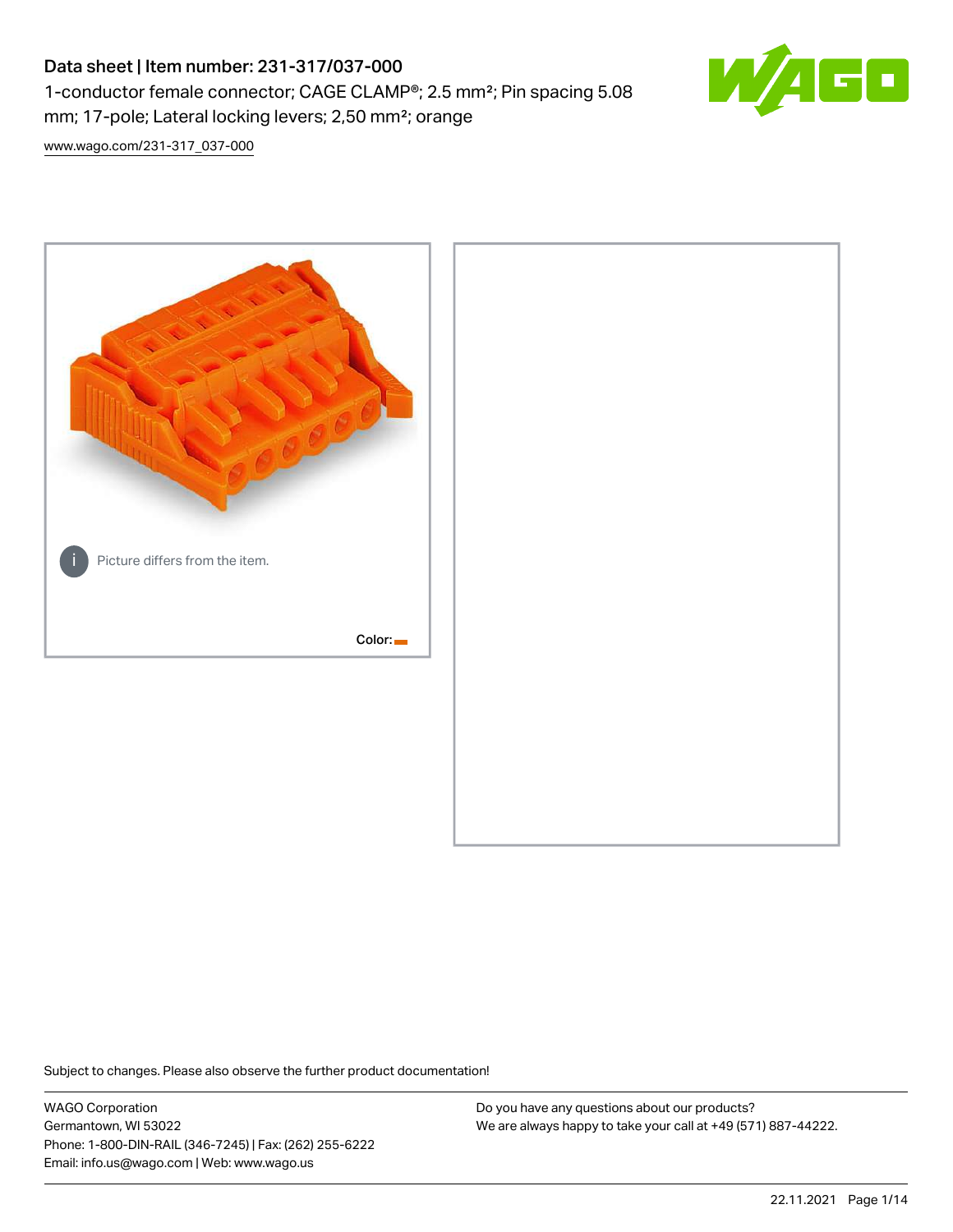

Dimensions in mm

L = pole no. x pin spacing

2- to 3-pole female connectors – one latch only

#### Item description

- **Universal connection for all conductor types**
- Easy cable pre-assembly and on-unit wiring via vertical and horizontal CAGE CLAMP<sup>®</sup> actuation  $\blacksquare$
- $\blacksquare$ Integrated test ports
- $\blacksquare$ With coding fingers

Subject to changes. Please also observe the further product documentation! Data

WAGO Corporation Germantown, WI 53022 Phone: 1-800-DIN-RAIL (346-7245) | Fax: (262) 255-6222 Email: info.us@wago.com | Web: www.wago.us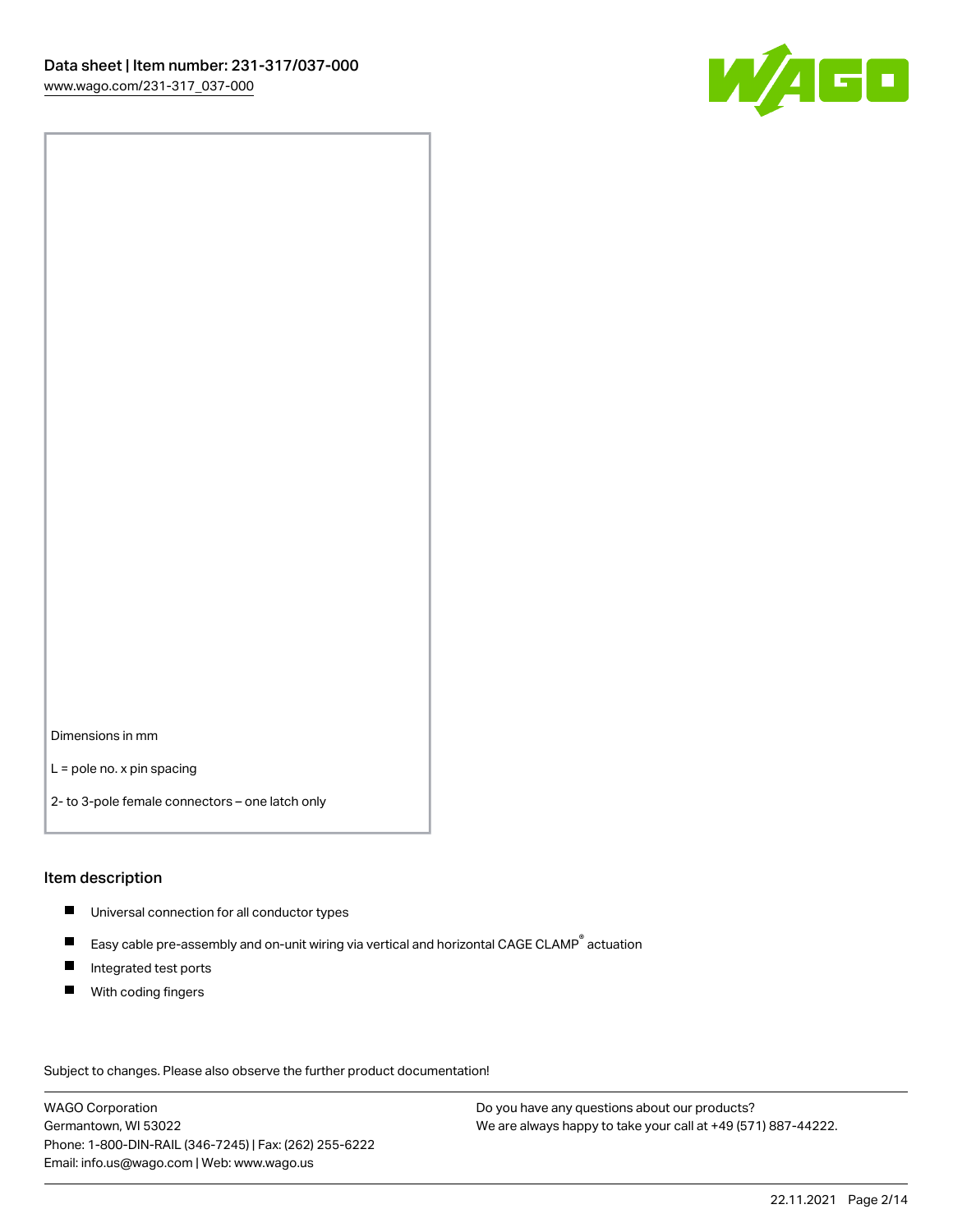

### Data Notes

| Safety information 1 | The <i>MCS – MULTI CONNECTION SYSTEM</i> includes connectors<br>without breaking capacity in accordance with DIN EN 61984. When<br>used as intended, these connectors must not be connected<br>/disconnected when live or under load. The circuit design should<br>ensure header pins, which can be touched, are not live when<br>unmated. |
|----------------------|--------------------------------------------------------------------------------------------------------------------------------------------------------------------------------------------------------------------------------------------------------------------------------------------------------------------------------------------|
| Variants:            | Gold-plated or partially gold-plated contact surfaces<br>Other versions (or variants) can be requested from WAGO Sales or<br>configured at https://configurator.wago.com/                                                                                                                                                                  |

### Electrical data

### IEC Approvals

| Ratings per                 | IEC/EN 60664-1                                                        |
|-----------------------------|-----------------------------------------------------------------------|
| Rated voltage (III / 3)     | 320 V                                                                 |
| Rated surge voltage (III/3) | 4 <sub>k</sub> V                                                      |
| Rated voltage (III/2)       | 320 V                                                                 |
| Rated surge voltage (III/2) | 4 <sub>k</sub> V                                                      |
| Nominal voltage (II/2)      | 630 V                                                                 |
| Rated surge voltage (II/2)  | 4 <sub>k</sub> V                                                      |
| Rated current               | 16A                                                                   |
| Legend (ratings)            | $(III / 2)$ $\triangle$ Overvoltage category III / Pollution degree 2 |

### UL Approvals

| Approvals per                  | UL 1059 |
|--------------------------------|---------|
| Rated voltage UL (Use Group B) | 300 V   |
| Rated current UL (Use Group B) | 15 A    |
| Rated voltage UL (Use Group D) | 300 V   |
| Rated current UL (Use Group D) | 10 A    |

# Ratings per UL

| Rated voltage UL 1977 | 600 V         |
|-----------------------|---------------|
| Rated current UL 1977 | $\sim$ $\sim$ |

### CSA Approvals

Approvals per CSA

Subject to changes. Please also observe the further product documentation!

| <b>WAGO Corporation</b>                                | Do you have any questions about our products?                 |
|--------------------------------------------------------|---------------------------------------------------------------|
| Germantown, WI 53022                                   | We are always happy to take your call at +49 (571) 887-44222. |
| Phone: 1-800-DIN-RAIL (346-7245)   Fax: (262) 255-6222 |                                                               |
| Email: info.us@wago.com   Web: www.wago.us             |                                                               |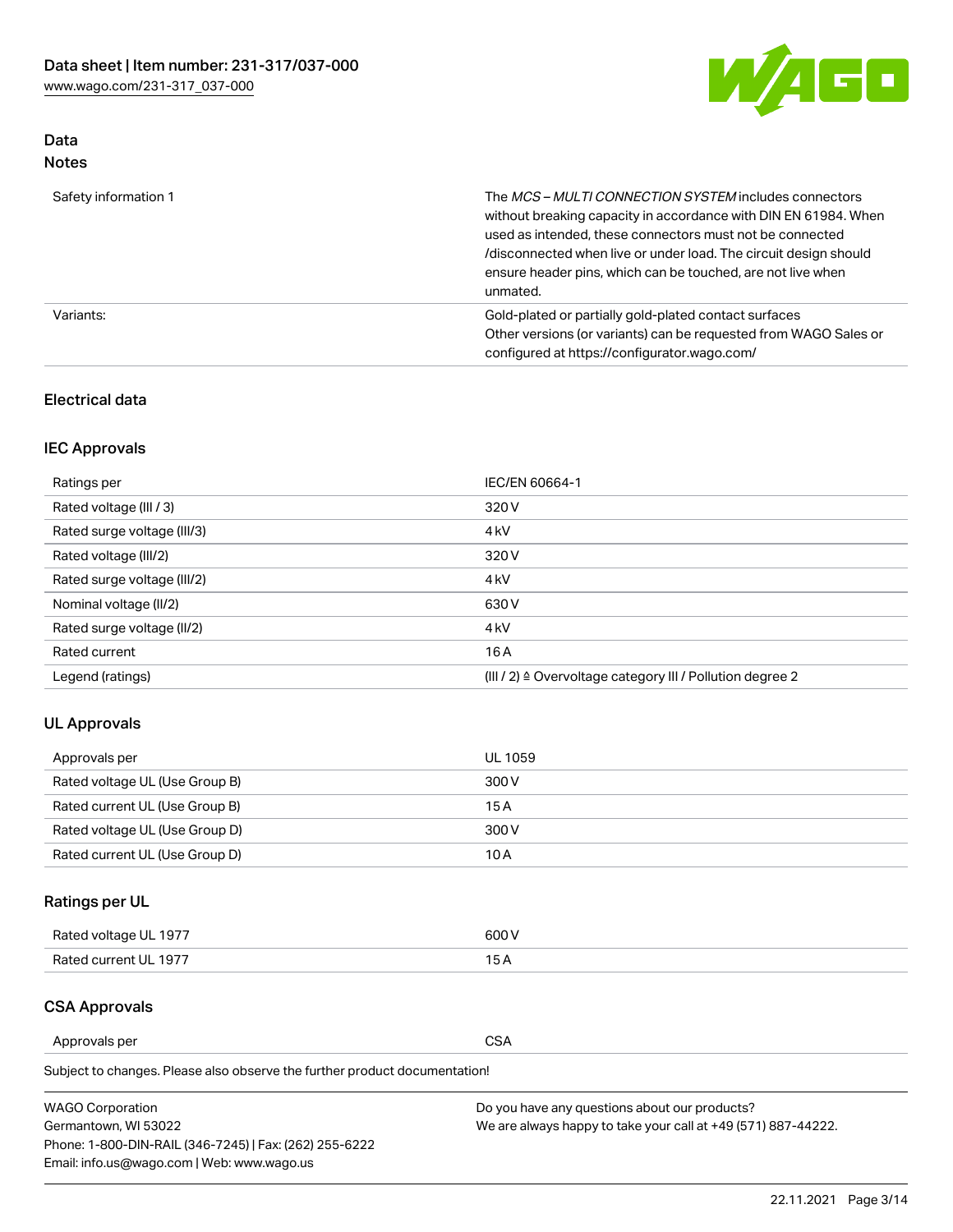[www.wago.com/231-317\\_037-000](http://www.wago.com/231-317_037-000)



| Rated voltage CSA (Use Group B) | 300 V |
|---------------------------------|-------|
| Rated current CSA (Use Group B) | 15 A  |
| Rated voltage CSA (Use Group D) | 300 V |
| Rated current CSA (Use Group D) | 10 A  |

#### Connection data

| Total number of connection points |  |
|-----------------------------------|--|
| Total number of potentials        |  |
| Number of connection types        |  |
| Number of levels                  |  |

### Connection 1

| Connection technology                             | CAGE CLAMP®                             |
|---------------------------------------------------|-----------------------------------------|
| Actuation type                                    | Operating tool                          |
| Solid conductor                                   | $0.08$ 2.5 mm <sup>2</sup> / 28  12 AWG |
| Fine-stranded conductor                           | $0.082.5$ mm <sup>2</sup> / 28  12 AWG  |
| Fine-stranded conductor; with insulated ferrule   | $0.251.5$ mm <sup>2</sup>               |
| Fine-stranded conductor; with uninsulated ferrule | $0.252.5$ mm <sup>2</sup>               |
| Strip length                                      | $89$ mm / 0.31  0.35 inch               |
| Number of poles                                   | 17                                      |
| Conductor entry direction to mating direction     | 0°                                      |
|                                                   |                                         |

### Physical data

| Pin spacing | 5.08 mm / 0.2 inch     |
|-------------|------------------------|
| Width       | 102.96 mm / 4.054 inch |
| Height      | 14.3 mm / 0.563 inch   |
| Depth       | 29.6 mm / 1.165 inch   |

# Plug-in connection

| Contact type (pluggable connector) | Female connector/socket |
|------------------------------------|-------------------------|
| Connector (connection type)        | for conductor           |
| Mismating protection               | No.                     |
| Locking of plug-in connection      | locking lever           |

### Material data

Color contracts and contracts of the contracts of the contracts of the contracts of the contracts of the contracts of the contracts of the contracts of the contracts of the contracts of the contracts of the contracts of th

Subject to changes. Please also observe the further product documentation! Material group I

| <b>WAGO Corporation</b>                                | Do you have any questions about our products?                 |
|--------------------------------------------------------|---------------------------------------------------------------|
| Germantown, WI 53022                                   | We are always happy to take your call at +49 (571) 887-44222. |
| Phone: 1-800-DIN-RAIL (346-7245)   Fax: (262) 255-6222 |                                                               |
| Email: info.us@wago.com   Web: www.wago.us             |                                                               |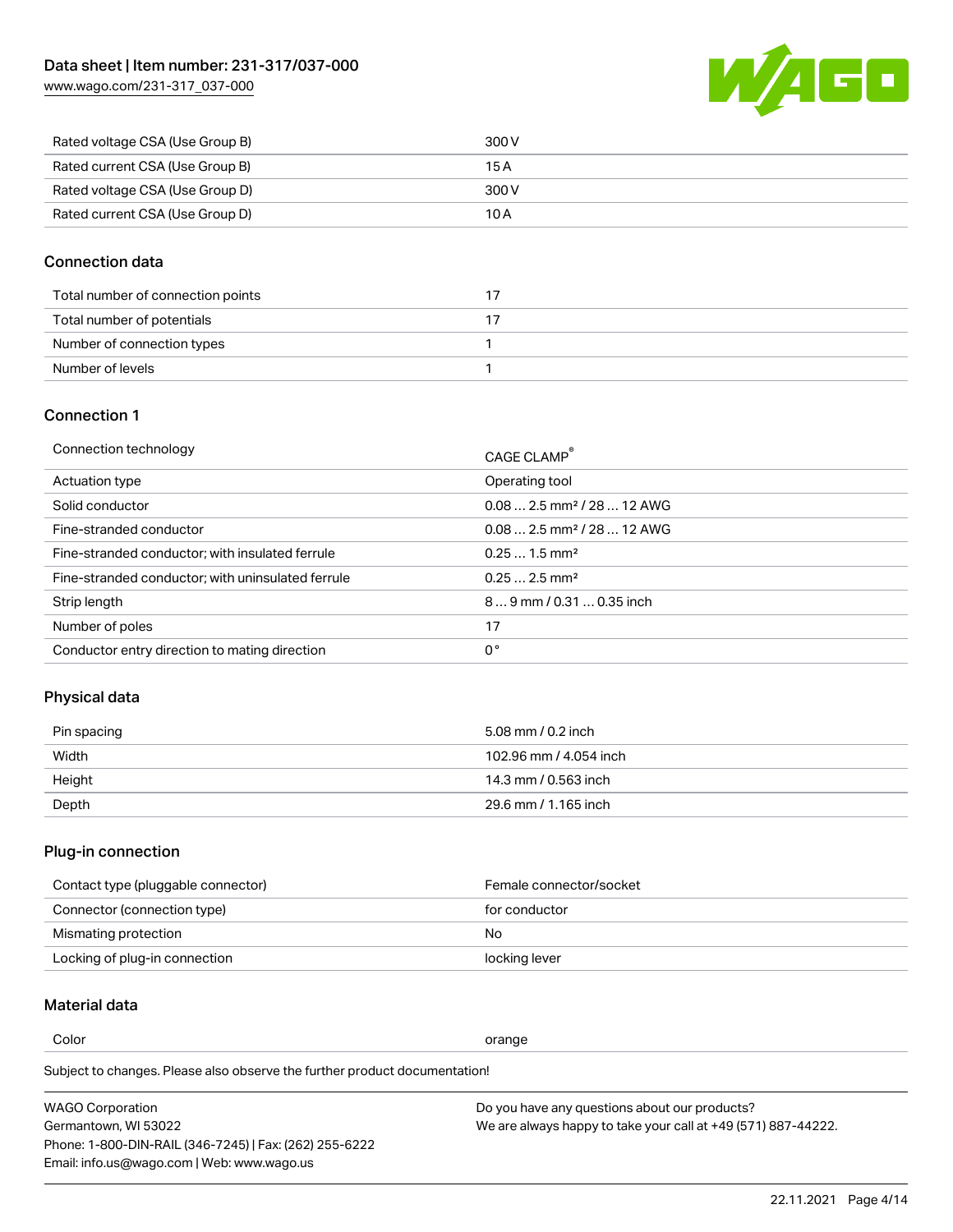[www.wago.com/231-317\\_037-000](http://www.wago.com/231-317_037-000)



| Material group              |                                   |
|-----------------------------|-----------------------------------|
| Insulation material         | Polyamide (PA66)                  |
| Flammability class per UL94 | V <sub>0</sub>                    |
| Clamping spring material    | Chrome nickel spring steel (CrNi) |
| Contact material            | Copper alloy                      |
| Contact plating             | tin-plated                        |
| Fire load                   | 0.476 MJ                          |
| Weight                      | 32.2g                             |
|                             |                                   |

# Environmental requirements

| Limit temperature range<br>. | . +85 °Ր<br>-60 |  |
|------------------------------|-----------------|--|
|------------------------------|-----------------|--|

### Commercial data

| Product Group         | 3 (Multi Conn. System) |
|-----------------------|------------------------|
| PU (SPU)              | 10 Stück               |
| Packaging type        | box                    |
| Country of origin     | <b>DE</b>              |
| <b>GTIN</b>           | 4044918349710          |
| Customs tariff number | 8536694040             |

# Approvals / Certificates

#### Country specific Approvals

|                       |                                                                            |                                 | Certificate |
|-----------------------|----------------------------------------------------------------------------|---------------------------------|-------------|
| Logo                  | Approval                                                                   | <b>Additional Approval Text</b> | name        |
|                       | CB                                                                         | IEC 61984                       | NL-39756    |
|                       | DEKRA Certification B.V.                                                   |                                 |             |
|                       | <b>CSA</b>                                                                 | C22.2                           | 1466354     |
|                       | <b>DEKRA Certification B.V.</b>                                            |                                 |             |
|                       | <b>KEMA/KEUR</b>                                                           | EN 61984                        | 2190761.01  |
| EMA                   | DEKRA Certification B.V.                                                   |                                 |             |
| <b>Ship Approvals</b> |                                                                            |                                 |             |
|                       |                                                                            |                                 | Certificate |
| Logo                  | Approval                                                                   | <b>Additional Approval Text</b> | name        |
|                       | <b>ABS</b>                                                                 |                                 | $19 -$      |
|                       | Subject to changes. Please also observe the further product documentation! |                                 |             |

| WAGO Corporation                                       | Do you have any questions about our products?                 |
|--------------------------------------------------------|---------------------------------------------------------------|
| Germantown, WI 53022                                   | We are always happy to take your call at +49 (571) 887-44222. |
| Phone: 1-800-DIN-RAIL (346-7245)   Fax: (262) 255-6222 |                                                               |
| Email: info.us@wago.com   Web: www.wago.us             |                                                               |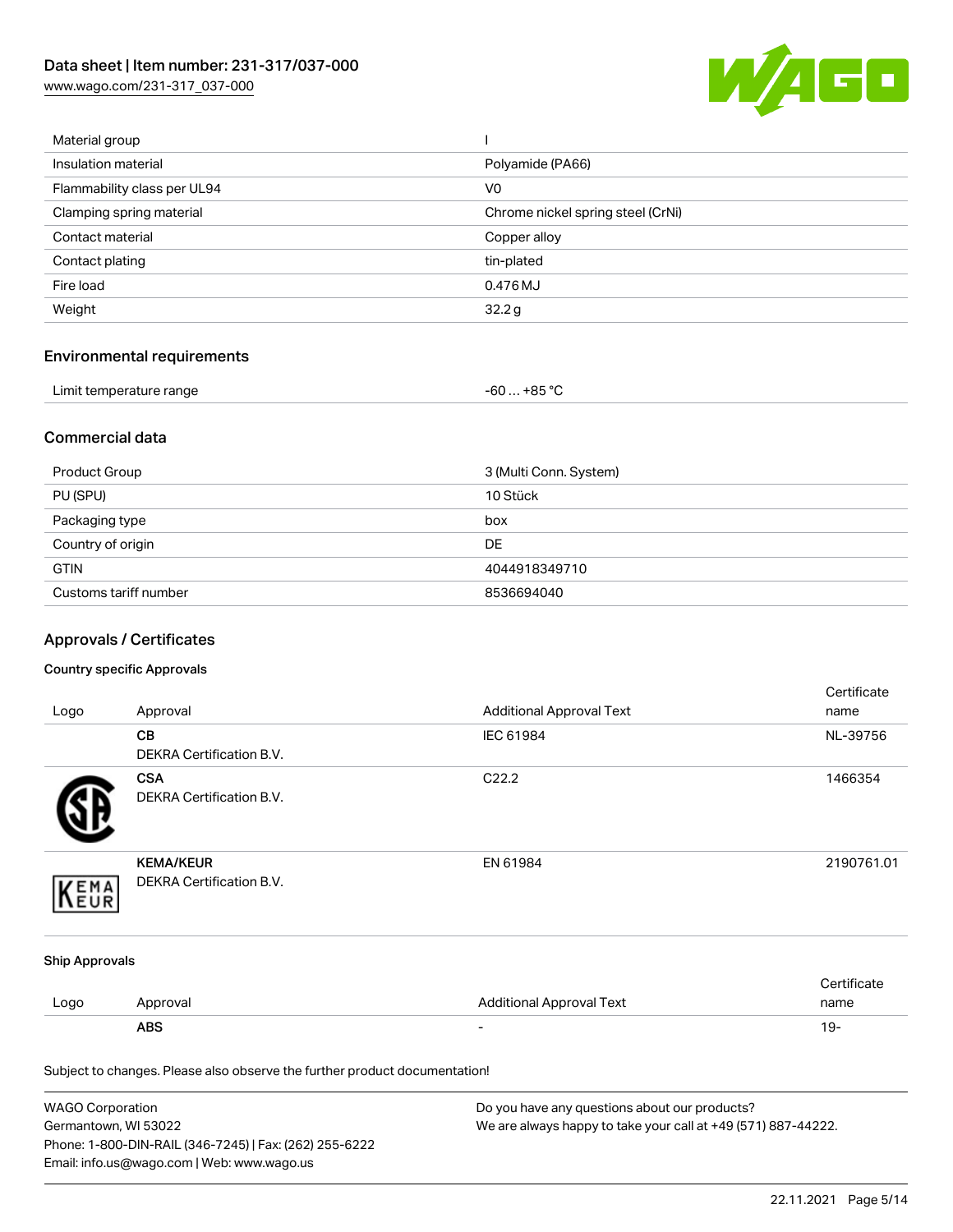

American Bureau of Shipping HG1869876-



PDA

| <b>UL-Approvals</b>                                       |                                                                                                                            |                                 |                              |
|-----------------------------------------------------------|----------------------------------------------------------------------------------------------------------------------------|---------------------------------|------------------------------|
| Logo                                                      | Approval                                                                                                                   | <b>Additional Approval Text</b> | Certificate<br>name          |
|                                                           | UL                                                                                                                         | <b>UL 1977</b>                  | E45171                       |
|                                                           | UL International Germany GmbH                                                                                              |                                 |                              |
|                                                           | <b>UR</b>                                                                                                                  | <b>UL 1059</b>                  | E45172                       |
|                                                           | Underwriters Laboratories Inc.                                                                                             |                                 |                              |
| Counterpart                                               |                                                                                                                            |                                 |                              |
|                                                           | Item no.231-647<br>Male connector; 17-pole; Pin spacing 5.08 mm; orange                                                    |                                 | www.wago.com/231-647         |
|                                                           | Item no.231-347/001-000<br>Male header; 17-pole; THT; 1.0 x 1.0 mm solder pin; straight; pin spacing 5.08 mm; orange       |                                 | www.wago.com/231-347/001-000 |
|                                                           | Item no.231-547/001-000<br>Male header; 17-pole; THT; 1.0 x 1.0 mm solder pin; angled; pin spacing 5.08 mm; orange         |                                 | www.wago.com/231-547/001-000 |
| <b>Optional accessories</b><br><b>Testing accessories</b> |                                                                                                                            |                                 |                              |
| Testing accessories                                       |                                                                                                                            |                                 |                              |
|                                                           | Item no.: 210-136                                                                                                          |                                 |                              |
|                                                           | Test plug; 2 mm Ø; with 500 mm cable                                                                                       |                                 | www.wago.com/210-136         |
|                                                           | Item no.: 231-661<br>Test plugs for female connectors; for 5 mm and 5.08 mm pin spacing; 2,50 mm <sup>2</sup> ; light gray |                                 | www.wago.com/231-661         |
| Cover                                                     |                                                                                                                            |                                 |                              |
| Cover                                                     |                                                                                                                            |                                 |                              |
|                                                           | Item no.: 231-669                                                                                                          |                                 |                              |
|                                                           | Subject to changes. Please also observe the further product documentation!                                                 |                                 |                              |

WAGO Corporation Germantown, WI 53022 Phone: 1-800-DIN-RAIL (346-7245) | Fax: (262) 255-6222 Email: info.us@wago.com | Web: www.wago.us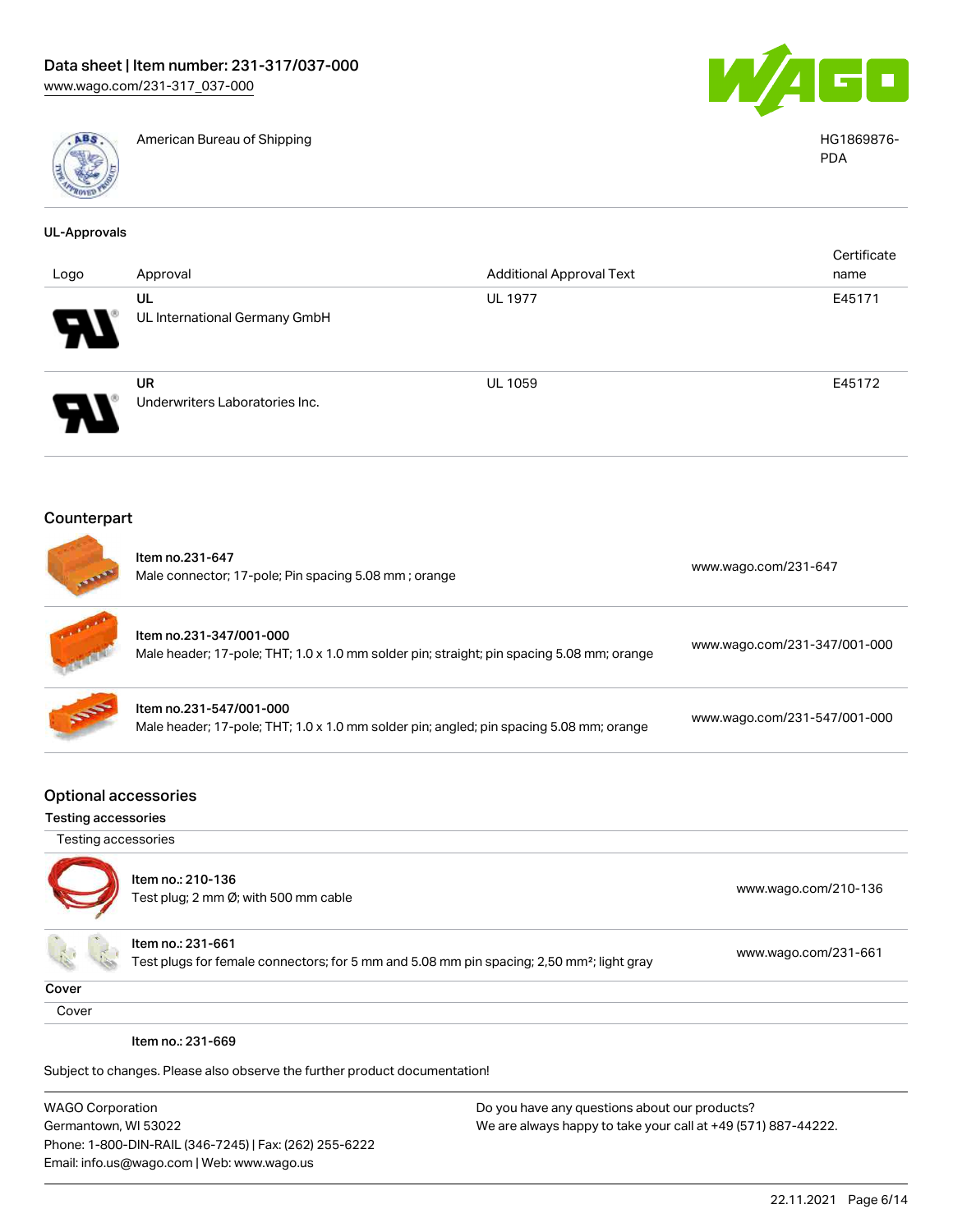

Lockout caps; for covering unused clamping units; orange [www.wago.com/231-669](http://www.wago.com/231-669)

| <b>Ferrules</b> |                                                                                                                                                                                    |                      |
|-----------------|------------------------------------------------------------------------------------------------------------------------------------------------------------------------------------|----------------------|
| Ferrule         |                                                                                                                                                                                    |                      |
|                 | Item no.: 216-101<br>Ferrule; Sleeve for 0.5 mm <sup>2</sup> / AWG 22; uninsulated; electro-tin plated; silver-colored                                                             | www.wago.com/216-101 |
|                 | Item no.: 216-104<br>Ferrule; Sleeve for 1.5 mm <sup>2</sup> / AWG 16; uninsulated; electro-tin plated; silver-colored                                                             | www.wago.com/216-104 |
|                 | Item no.: 216-106<br>Ferrule; Sleeve for 2.5 mm <sup>2</sup> / AWG 14; uninsulated; electro-tin plated; silver-colored                                                             | www.wago.com/216-106 |
| ĭ.              | Item no.: 216-102<br>Ferrule; Sleeve for 0.75 mm <sup>2</sup> / AWG 20; uninsulated; electro-tin plated; silver-colored                                                            | www.wago.com/216-102 |
|                 | Item no.: 216-103<br>Ferrule; Sleeve for 1 mm <sup>2</sup> / AWG 18; uninsulated; electro-tin plated                                                                               | www.wago.com/216-103 |
|                 | Item no.: 216-123<br>Ferrule; Sleeve for 1 mm <sup>2</sup> / AWG 18; uninsulated; electro-tin plated; silver-colored                                                               | www.wago.com/216-123 |
| ī.              | Item no.: 216-122<br>Ferrule; Sleeve for 0.75 mm <sup>2</sup> / AWG 20; uninsulated; electro-tin plated; silver-colored                                                            | www.wago.com/216-122 |
|                 | Item no.: 216-124<br>Ferrule; Sleeve for 1.5 mm <sup>2</sup> / AWG 16; uninsulated; electro-tin plated                                                                             | www.wago.com/216-124 |
|                 | Item no.: 216-142<br>Ferrule; Sleeve for 0.75 mm <sup>2</sup> / 18 AWG; uninsulated; electro-tin plated; electrolytic copper; gastight<br>crimped; acc. to DIN 46228, Part 1/08.92 | www.wago.com/216-142 |
|                 | Item no.: 216-132<br>Ferrule; Sleeve for 0.34 mm <sup>2</sup> / AWG 24; uninsulated; electro-tin plated                                                                            | www.wago.com/216-132 |
|                 | Item no.: 216-121<br>Ferrule; Sleeve for 0.5 mm <sup>2</sup> / AWG 22; uninsulated; electro-tin plated; silver-colored                                                             | www.wago.com/216-121 |
|                 | Item no.: 216-143<br>Ferrule; Sleeve for 1 mm <sup>2</sup> / AWG 18; uninsulated; electro-tin plated; electrolytic copper; gastight<br>crimped; acc. to DIN 46228, Part 1/08.92    | www.wago.com/216-143 |
|                 | Item no.: 216-131<br>Ferrule; Sleeve for 0.25 mm <sup>2</sup> / AWG 24; uninsulated; electro-tin plated; silver-colored                                                            | www.wago.com/216-131 |
|                 | Item no.: 216-141<br>Ferrule; Sleeve for 0.5 mm <sup>2</sup> / 20 AWG; uninsulated; electro-tin plated; electrolytic copper; gastight<br>crimped; acc. to DIN 46228, Part 1/08.92  | www.wago.com/216-141 |
|                 | Item no.: 216-152<br>Ferrule; Sleeve for 0.34 mm <sup>2</sup> / AWG 24; uninsulated; electro-tin plated                                                                            | www.wago.com/216-152 |
|                 | Item no.: 216-203<br>Ferrule; Sleeve for 1 mm <sup>2</sup> / AWG 18; insulated; electro-tin plated; red                                                                            | www.wago.com/216-203 |
|                 |                                                                                                                                                                                    |                      |

Subject to changes. Please also observe the further product documentation!

WAGO Corporation Germantown, WI 53022 Phone: 1-800-DIN-RAIL (346-7245) | Fax: (262) 255-6222 Email: info.us@wago.com | Web: www.wago.us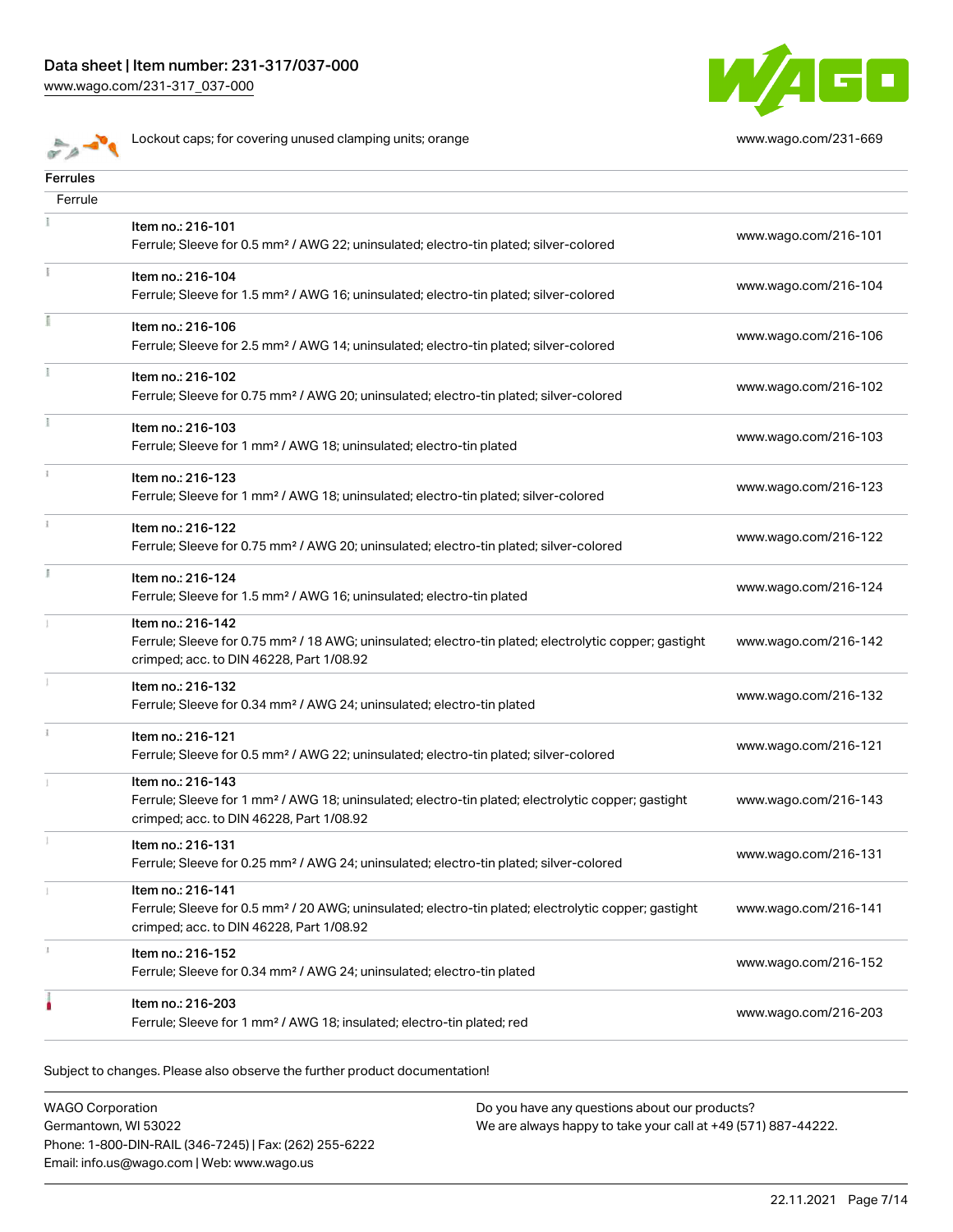### Data sheet | Item number: 231-317/037-000

[www.wago.com/231-317\\_037-000](http://www.wago.com/231-317_037-000)



|   | Item no.: 216-202<br>Ferrule; Sleeve for 0.75 mm <sup>2</sup> / 18 AWG; insulated; electro-tin plated; gray                                                                                             | www.wago.com/216-202 |
|---|---------------------------------------------------------------------------------------------------------------------------------------------------------------------------------------------------------|----------------------|
|   | Item no.: 216-151<br>Ferrule; Sleeve for 0.25 mm <sup>2</sup> / AWG 24; uninsulated; electro-tin plated                                                                                                 | www.wago.com/216-151 |
| 1 | Item no.: 216-204<br>Ferrule; Sleeve for 1.5 mm <sup>2</sup> / AWG 16; insulated; electro-tin plated; black                                                                                             | www.wago.com/216-204 |
|   | Item no.: 216-144<br>Ferrule; Sleeve for 1.5 mm <sup>2</sup> / AWG 16; uninsulated; electro-tin plated; electrolytic copper; gastight<br>crimped; acc. to DIN 46228, Part 1/08.92; silver-colored       | www.wago.com/216-144 |
|   | Item no.: 216-201<br>Ferrule; Sleeve for 0.5 mm <sup>2</sup> / 20 AWG; insulated; electro-tin plated; white                                                                                             | www.wago.com/216-201 |
|   | Item no.: 216-223<br>Ferrule; Sleeve for 1 mm <sup>2</sup> / AWG 18; insulated; electro-tin plated; red                                                                                                 | www.wago.com/216-223 |
|   | Item no.: 216-241<br>Ferrule; Sleeve for 0.5 mm <sup>2</sup> / 20 AWG; insulated; electro-tin plated; electrolytic copper; gastight<br>crimped; acc. to DIN 46228, Part 4/09.90; white                  | www.wago.com/216-241 |
|   | Item no.: 216-242<br>Ferrule; Sleeve for 0.75 mm <sup>2</sup> / 18 AWG; insulated; electro-tin plated; electrolytic copper; gastight<br>crimped; acc. to DIN 46228, Part 4/09.90; gray                  | www.wago.com/216-242 |
|   | Item no.: 216-222<br>Ferrule; Sleeve for 0.75 mm <sup>2</sup> / 18 AWG; insulated; electro-tin plated; gray                                                                                             | www.wago.com/216-222 |
|   | Item no.: 216-221<br>Ferrule; Sleeve for 0.5 mm <sup>2</sup> / 20 AWG; insulated; electro-tin plated; white                                                                                             | www.wago.com/216-221 |
|   | Item no.: 216-224<br>Ferrule; Sleeve for 1.5 mm <sup>2</sup> / AWG 16; insulated; electro-tin plated; black                                                                                             | www.wago.com/216-224 |
|   | Item no.: 216-243<br>Ferrule; Sleeve for 1 mm <sup>2</sup> / AWG 18; insulated; electro-tin plated; electrolytic copper; gastight crimped; www.wago.com/216-243<br>acc. to DIN 46228, Part 4/09.90; red |                      |
|   | Item no.: 216-244<br>Ferrule; Sleeve for 1.5 mm <sup>2</sup> / AWG 16; insulated; electro-tin plated; electrolytic copper; gastight<br>crimped; acc. to DIN 46228, Part 4/09.90; black                  | www.wago.com/216-244 |
|   | Item no.: 216-263<br>Ferrule; Sleeve for 1 mm <sup>2</sup> / AWG 18; insulated; electro-tin plated; electrolytic copper; gastight crimped; www.wago.com/216-263<br>acc. to DIN 46228, Part 4/09.90; red |                      |
| Â | Item no.: 216-264<br>Ferrule; Sleeve for 1.5 mm <sup>2</sup> / AWG 16; insulated; electro-tin plated; electrolytic copper; gastight<br>crimped; acc. to DIN 46228, Part 4/09.90; black                  | www.wago.com/216-264 |
| Â | Item no.: 216-284<br>Ferrule; Sleeve for 1.5 mm <sup>2</sup> / AWG 16; insulated; electro-tin plated; electrolytic copper; gastight<br>crimped; acc. to DIN 46228, Part 4/09.90; black                  | www.wago.com/216-284 |
|   | Item no.: 216-262<br>Ferrule; Sleeve for 0.75 mm <sup>2</sup> / 18 AWG; insulated; electro-tin plated; electrolytic copper; gastight<br>crimped; acc. to DIN 46228, Part 4/09.90; gray                  | www.wago.com/216-262 |

 $\mathfrak g$ ect to changes. Please also observe the further product documentati $\mathfrak o$ 

WAGO Corporation Germantown, WI 53022 Phone: 1-800-DIN-RAIL (346-7245) | Fax: (262) 255-6222 Email: info.us@wago.com | Web: www.wago.us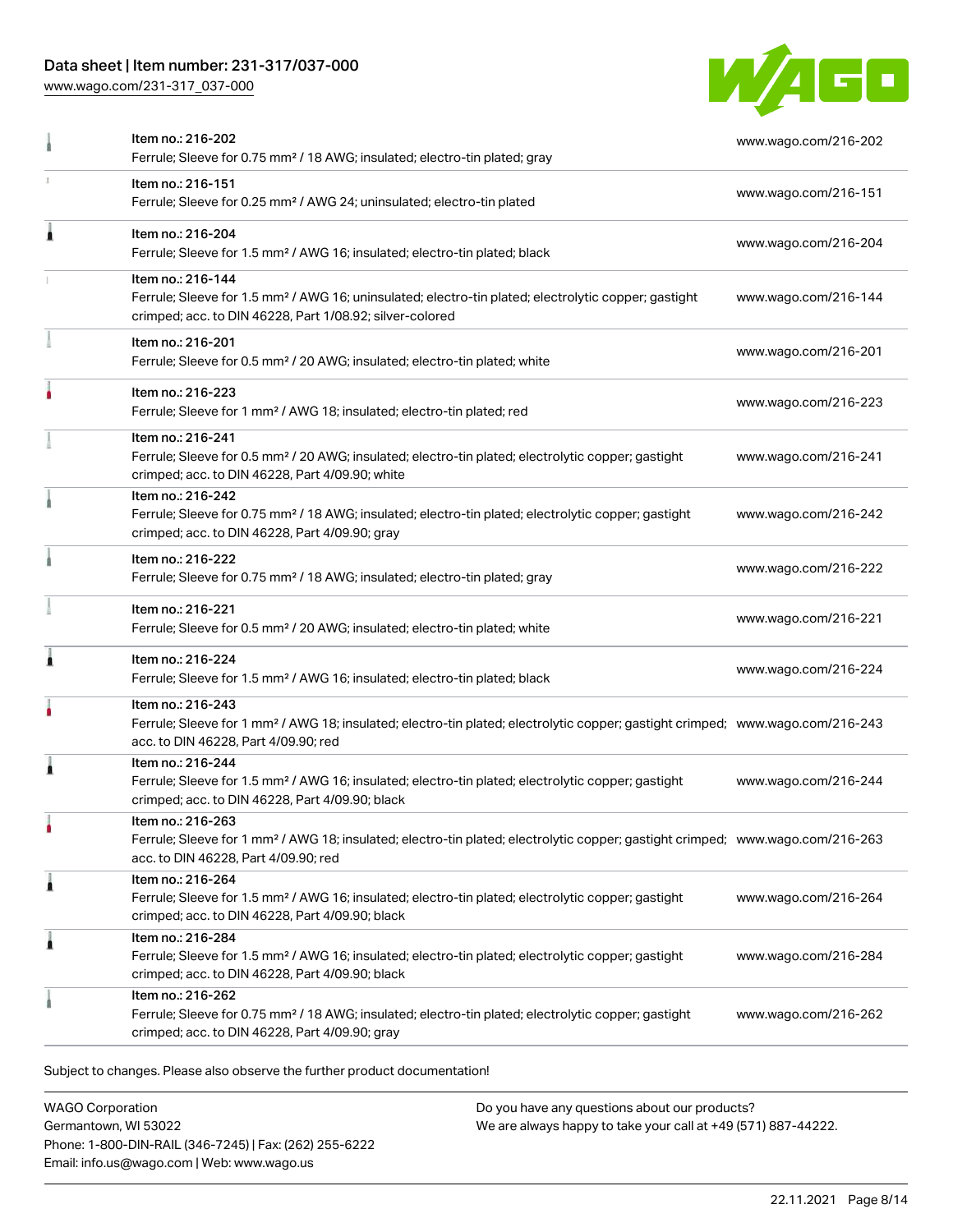### Data sheet | Item number: 231-317/037-000

[www.wago.com/231-317\\_037-000](http://www.wago.com/231-317_037-000)



|                | Item no.: 216-301<br>Ferrule; Sleeve for 0.25 mm <sup>2</sup> / AWG 24; insulated; electro-tin plated; yellow          | www.wago.com/216-301 |
|----------------|------------------------------------------------------------------------------------------------------------------------|----------------------|
|                | Item no.: 216-321<br>Ferrule; Sleeve for 0.25 mm <sup>2</sup> / AWG 24; insulated; electro-tin plated; yellow          | www.wago.com/216-321 |
|                | Item no.: 216-322<br>Ferrule; Sleeve for 0.34 mm <sup>2</sup> / 22 AWG; insulated; electro-tin plated; green           | www.wago.com/216-322 |
|                | Item no.: 216-302<br>Ferrule; Sleeve for 0.34 mm <sup>2</sup> / 22 AWG; insulated; electro-tin plated; light turquoise | www.wago.com/216-302 |
| Tools          |                                                                                                                        |                      |
| Operating tool |                                                                                                                        |                      |
|                | Item no.: 209-130<br>Operating tool; suitable for 264, 280 and 281 Series; 1-way; of insulating material; white        | www.wago.com/209-130 |
|                | Item no.: 209-132<br>Operating tool; for connecting comb-style jumper bar; 2-way; of insulating material               | www.wago.com/209-132 |
|                | Item no.: 231-159<br>Operating tool; natural                                                                           | www.wago.com/231-159 |
|                | Item no.: 231-231<br>Combination operating tool; red                                                                   | www.wago.com/231-231 |
|                | Item no.: 231-131<br>Operating tool; made of insulating material; 1-way; loose; white                                  | www.wago.com/231-131 |
|                | Item no.: 231-291<br>Operating tool; made of insulating material; 1-way; loose; red                                    | www.wago.com/231-291 |
|                | Item no.: 280-432<br>Operating tool; made of insulating material; 2-way; white                                         | www.wago.com/280-432 |
|                | Item no.: 280-434<br>Operating tool; made of insulating material; 4-way                                                | www.wago.com/280-434 |
|                | Item no.: 280-437<br>Operating tool; made of insulating material; 7-way                                                | www.wago.com/280-437 |
|                | Item no.: 280-440<br>Operating tool; made of insulating material; 10-way                                               | www.wago.com/280-440 |
|                | Item no.: 280-435<br>Operating tool; made of insulating material; 5-way; gray                                          | www.wago.com/280-435 |
|                | Item no.: 280-436<br>Operating tool; made of insulating material; 6-way                                                | www.wago.com/280-436 |

Subject to changes. Please also observe the further product documentation!

WAGO Corporation Germantown, WI 53022 Phone: 1-800-DIN-RAIL (346-7245) | Fax: (262) 255-6222 Email: info.us@wago.com | Web: www.wago.us Do you have any questions about our products? We are always happy to take your call at +49 (571) 887-44222.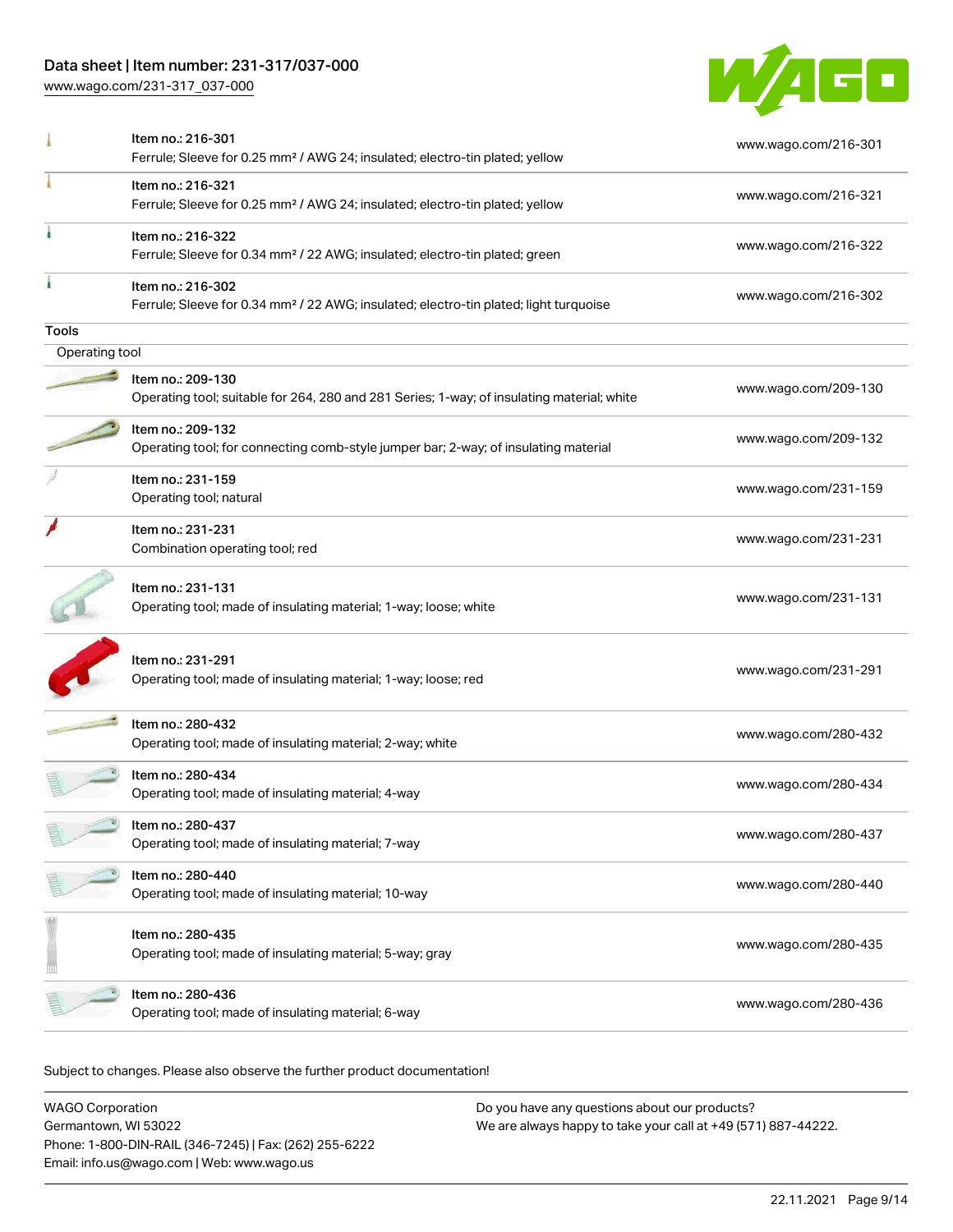[www.wago.com/231-317\\_037-000](http://www.wago.com/231-317_037-000)



| Insulations stops<br>Insulation stop |                                                                                                                                                                                                                  |                                  |
|--------------------------------------|------------------------------------------------------------------------------------------------------------------------------------------------------------------------------------------------------------------|----------------------------------|
|                                      | Marking strips; as a DIN A4 sheet; MARKED; 1-32 (80x); Height of marker strip: 3 mm; Strip length 182<br>mm; Horizontal marking; Self-adhesive; white                                                            | www.wago.com/210-332<br>/508-205 |
|                                      | 182 mm; Horizontal marking; Self-adhesive; white<br>Item no.: 210-332/508-205                                                                                                                                    |                                  |
|                                      | Item no.: 210-332/508-206<br>Marking strips; as a DIN A4 sheet; MARKED; 33-48 (160x); Height of marker strip: 3 mm; Strip length                                                                                 | www.wago.com/210-332<br>/508-206 |
|                                      | Marking strips; as a DIN A4 sheet; MARKED; 17-32 (160x); Height of marker strip: 3 mm; Strip length<br>182 mm; Horizontal marking; Self-adhesive; white                                                          | www.wago.com/210-332<br>/508-204 |
|                                      | Item no.: 210-332/508-202<br>Marking strips; as a DIN A4 sheet; MARKED; 1-16 (160x); Height of marker strip: 3 mm; Strip length 182<br>mm; Horizontal marking; Self-adhesive; white<br>Item no.: 210-332/508-204 | www.wago.com/210-332<br>/508-202 |
|                                      | Item no.: 210-331/508-104<br>Marking strips; as a DIN A4 sheet; MARKED; 13-24 (200x); Height of marker strip: 2.3 mm/0.091 in; Strip<br>length 182 mm; Horizontal marking; Self-adhesive; white                  | www.wago.com/210-331<br>/508-104 |
|                                      | Item no.: 210-331/508-103<br>Marking strips; as a DIN A4 sheet; MARKED; 1-12 (200x); Height of marker strip: 2.3 mm/0.091 in; Strip<br>length 182 mm; Horizontal marking; Self-adhesive; white                   | www.wago.com/210-331<br>/508-103 |
| Marking strip                        |                                                                                                                                                                                                                  |                                  |
| Marking accessories                  |                                                                                                                                                                                                                  |                                  |
|                                      | Item no.: 231-902<br>Jumper; for conductor entry; 2-way; insulated; gray                                                                                                                                         | www.wago.com/231-902             |
|                                      | Item no.: 231-910<br>Jumper; for conductor entry; 10-way; insulated; gray                                                                                                                                        | www.wago.com/231-910             |
|                                      | Item no.: 231-907<br>Jumper; for conductor entry; 7-way; insulated; gray                                                                                                                                         | www.wago.com/231-907             |
|                                      | Item no.: 231-903<br>Jumper; for conductor entry; 3-way; insulated; gray                                                                                                                                         | www.wago.com/231-903             |
|                                      | Item no.: 231-905<br>Jumper; for conductor entry; 5-way; insulated; gray                                                                                                                                         | www.wago.com/231-905             |
| Jumper                               |                                                                                                                                                                                                                  |                                  |
| Jumpers                              |                                                                                                                                                                                                                  |                                  |
|                                      | Item no.: 280-433<br>Operating tool; made of insulating material; 3-way                                                                                                                                          | www.wago.com/280-433             |
|                                      | Item no.: 280-438<br>Operating tool; made of insulating material; 8-way                                                                                                                                          | www.wago.com/280-438             |

Subject to changes. Please also observe the further product documentation!

| <b>WAGO Corporation</b>                                |
|--------------------------------------------------------|
| Germantown, WI 53022                                   |
| Phone: 1-800-DIN-RAIL (346-7245)   Fax: (262) 255-6222 |
| Email: info.us@wago.com   Web: www.wago.us             |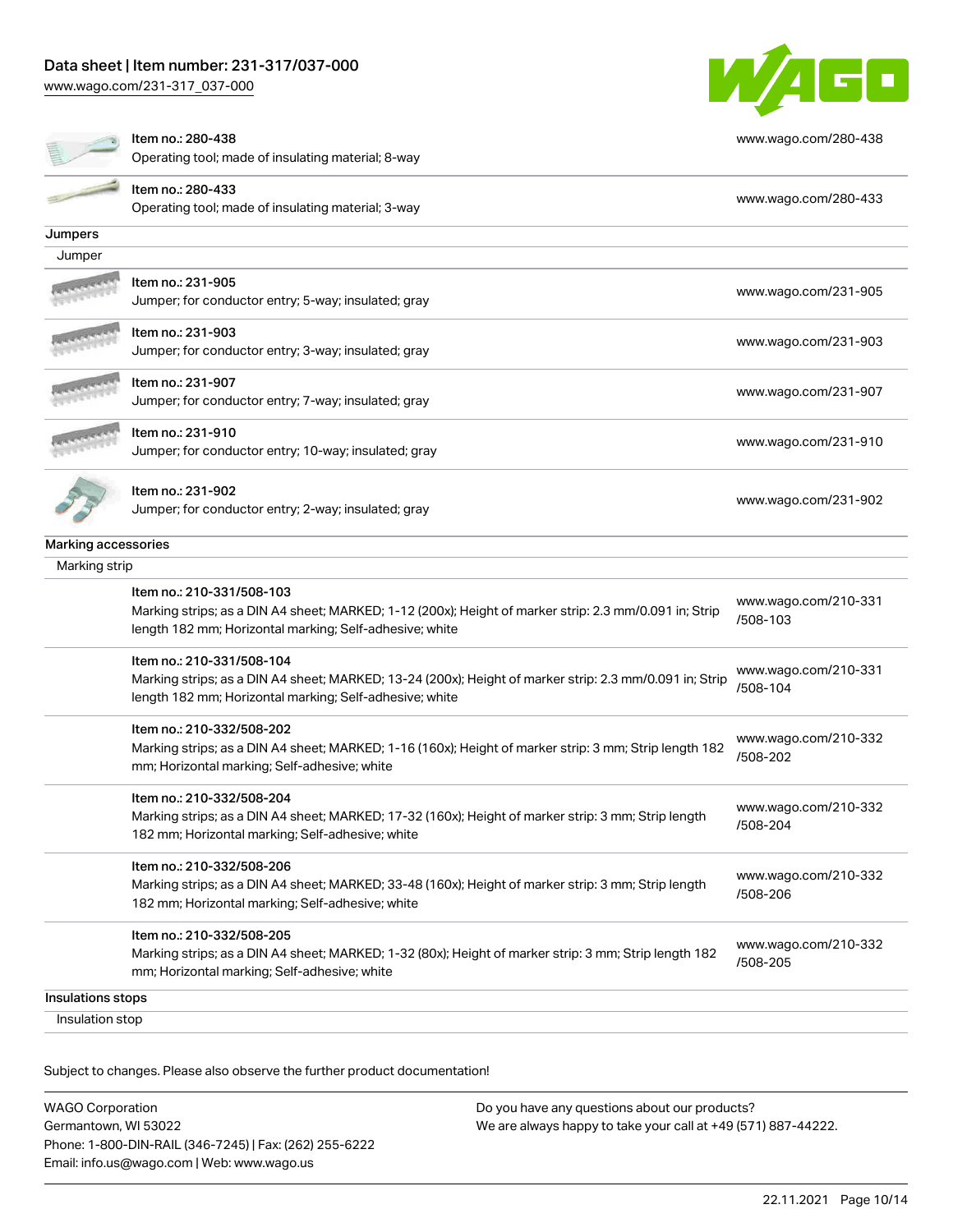### Data sheet | Item number: 231-317/037-000 [www.wago.com/231-317\\_037-000](http://www.wago.com/231-317_037-000)



[www.wago.com/231-672](http://www.wago.com/231-672)

Item no.: 231-672 Insulation stop; 0.75 - 1 mm²; dark gray

| <b>LEEEE</b> | Item no.: 231-670<br>Insulation stop; 0.08-0.2 mm <sup>2</sup> / 0.2 mm <sup>2</sup> "s"; white | www.wago.com/231-670 |
|--------------|-------------------------------------------------------------------------------------------------|----------------------|
| <b>URBER</b> | Item no.: 231-671<br>Insulation stop; 0.25 - 0.5 mm <sup>2</sup> ; light gray                   | www.wago.com/231-671 |
|              |                                                                                                 |                      |

### Downloads Documentation

| <b>Additional Information</b>     |            |               |          |
|-----------------------------------|------------|---------------|----------|
| Technical explanations            | 2019 Apr 3 | pdf<br>2.0 MB | Download |
|                                   |            |               |          |
| <b>CAD files</b>                  |            |               |          |
| CAD data                          |            |               |          |
| 2D/3D Models 231-317/037-000      |            | <b>URL</b>    | Download |
| CAE data                          |            |               |          |
| EPLAN Data Portal 231-317/037-000 |            | <b>URL</b>    | Download |
| ZUKEN Portal 231-317/037-000      |            | <b>URL</b>    | Download |
| EPLAN Data Portal 231-317/037-000 |            | <b>URL</b>    | Download |
|                                   |            |               |          |

### Environmental Product Compliance

#### Compliance Search

| Environmental Product Compliance 231-317/037-000                                                       | URL | Download |
|--------------------------------------------------------------------------------------------------------|-----|----------|
| 1-conductor female connector; CAGE CLAMP <sup>®</sup> ; 2.5 mm <sup>2</sup> ; Pin spacing 5.08 mm; 17- |     |          |
| pole; Lateral locking levers; 2,50 mm <sup>2</sup> ; orange                                            |     |          |

Subject to changes. Please also observe the further product documentation!

WAGO Corporation Germantown, WI 53022 Phone: 1-800-DIN-RAIL (346-7245) | Fax: (262) 255-6222 Email: info.us@wago.com | Web: www.wago.us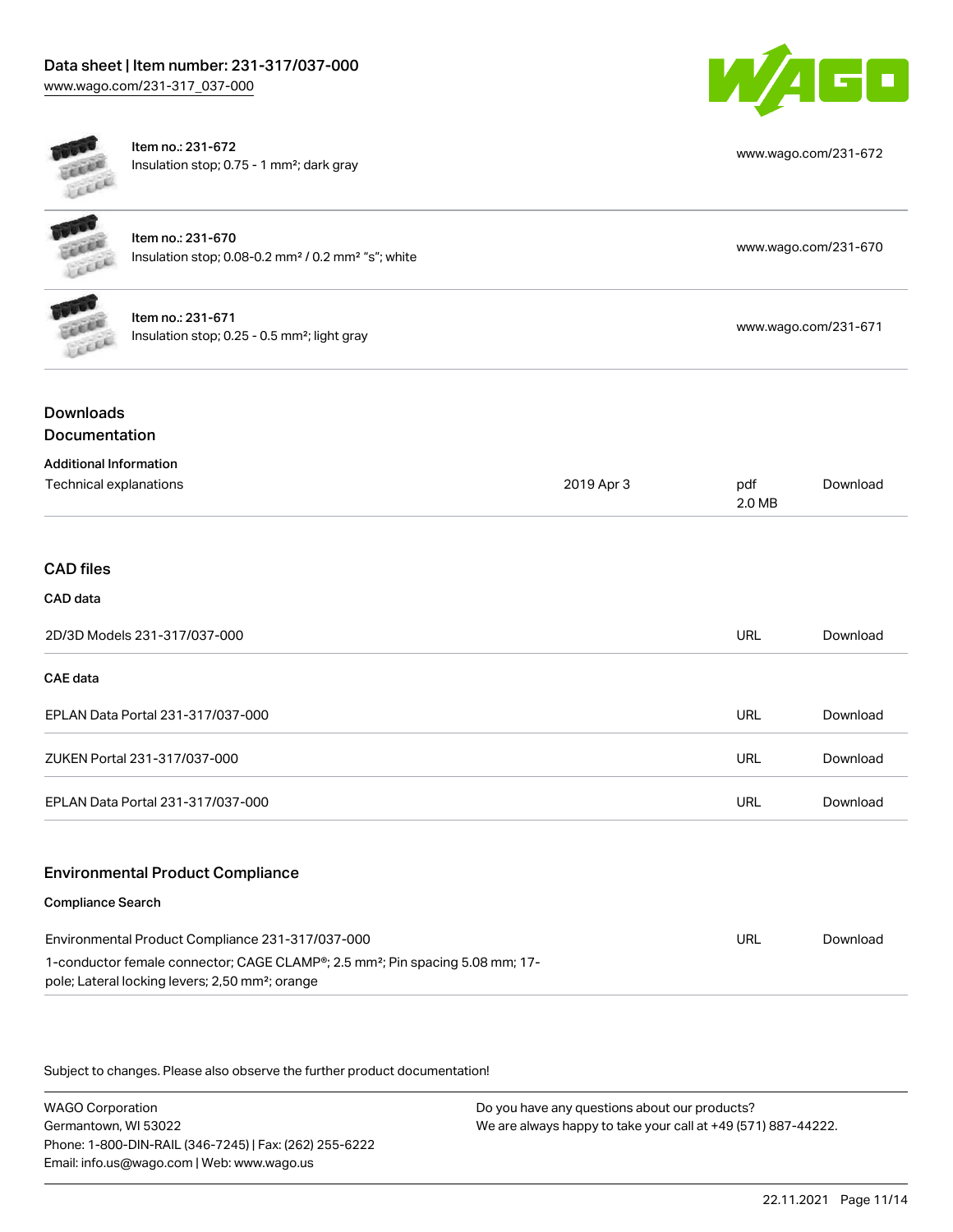

### Installation Notes



Inserting a conductor via 3.5 mm screwdriver – CAGE CLAMP® actuation parallel to conductor entry.



Inserting a conductor via 3.5 mm screwdriver – CAGE CLAMP® actuation perpendicular to conductor entry.



Inserting a conductor into CAGE CLAMP® unit via operating lever (231-291).



Inserting a conductor via operating tool.



Coding a female connector by removing coding finger(s).

Subject to changes. Please also observe the further product documentation!

WAGO Corporation Germantown, WI 53022 Phone: 1-800-DIN-RAIL (346-7245) | Fax: (262) 255-6222 Email: info.us@wago.com | Web: www.wago.us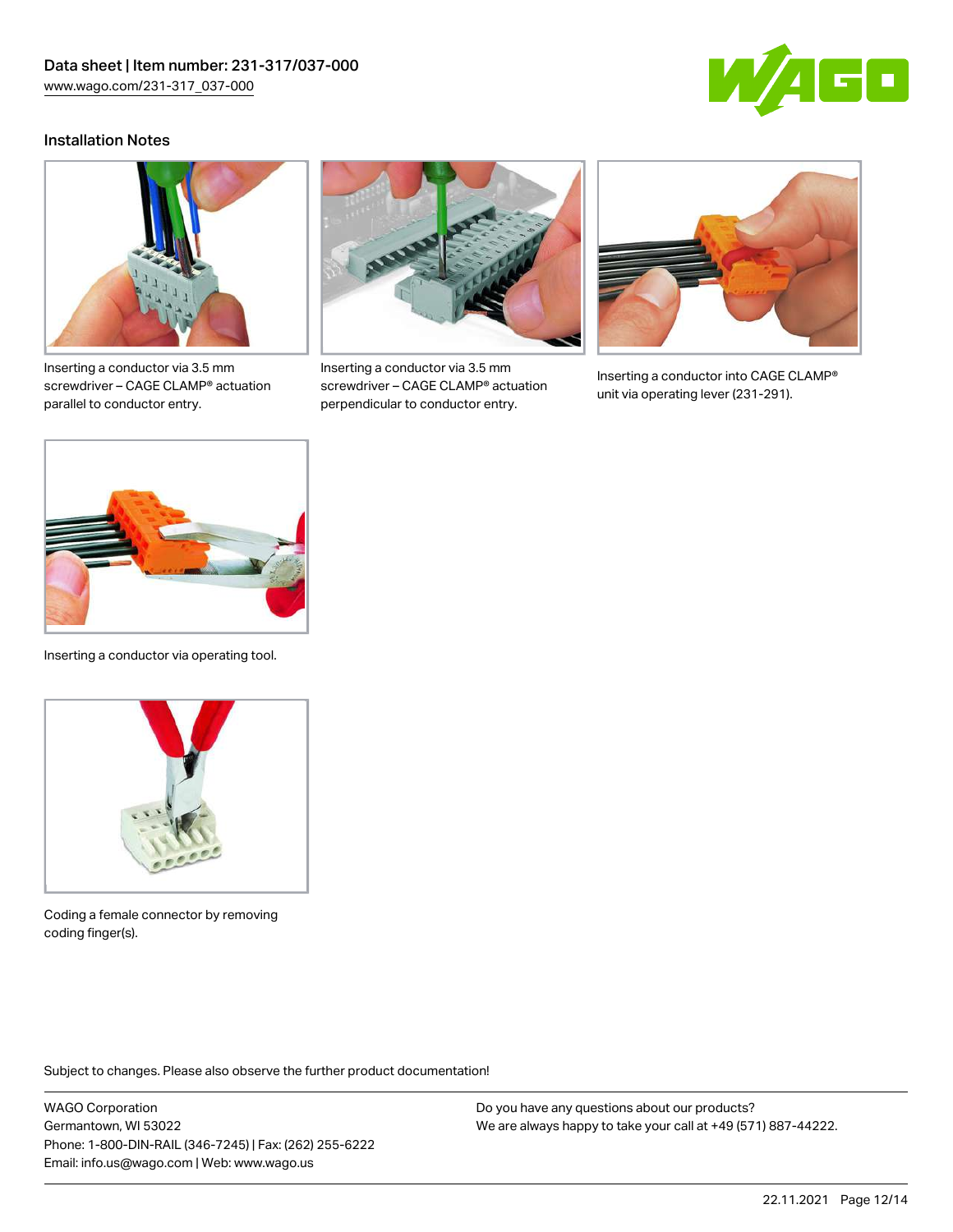



Testing – female connector with CAGE CLAMP®

Integrated test ports for testing perpendicular to conductor entry via 2 or 2.3 mm Ø test plug

Installation



Male connector with strain relief plate



Strain relief housing shown with a male connector equipped with CAGE CLAMP®

Marking

Subject to changes. Please also observe the further product documentation!

WAGO Corporation Germantown, WI 53022 Phone: 1-800-DIN-RAIL (346-7245) | Fax: (262) 255-6222 Email: info.us@wago.com | Web: www.wago.us